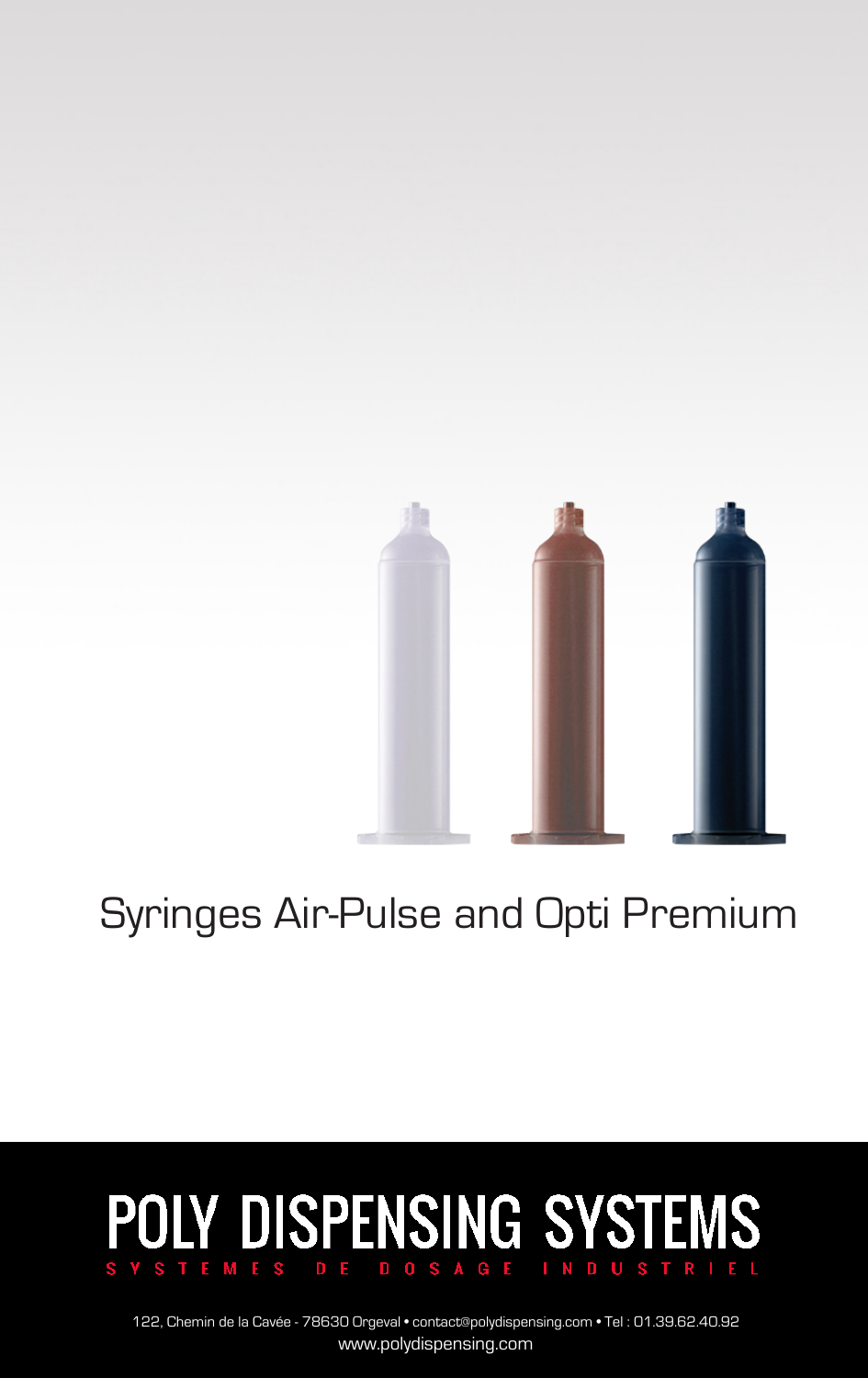### DATA SHEET Syringes and the sympath of the Syringes

## **Syringes AIR-PULSE**

- Designed for industrial use
- More accurate and repeatable molding
- Improved sliding of the plunger in the syringe
- Perfect fit of syringe and plunger
- Certified without silicone
- Traceability and lot numbers

#### SYRINGUES WITH PLUNGER ..........................



**Clear for normal fluids Amber for UV sensitive fluids Black for sensitive to visible light fluids**

**Same number of syringes and plunger, protected by an antistatic bag. Packed in boxes or bulk.**

| SIZE. | CI FAR  | <b>AMRFR</b> | BI ACK  | Qty/PACK |
|-------|---------|--------------|---------|----------|
| 3cc   | 0102051 | 0102061      | 0102071 | 5Ω       |
| 5cc   | 0103131 | 0103141      | 0103151 | 40.      |
| 10cc  | 0104171 | 0104181      | 0104191 | 30.      |
| 30cc  | 0106211 | 0106221      | 0106231 | 20.      |

SYRINGES WITHOUT PLUNGER



**Clear for normal fluids Amber for UV sensitive fluids Black for sensitive to visible light fluids Protected by an anti-static bag. Packed in boxes or bulk.**

| SIZE.            | CI FAR  | <b>AMRFR</b> | BI ACK  | Qty/PACK |
|------------------|---------|--------------|---------|----------|
| 3cc              | OO12051 | 0012061      | 0012071 | 50       |
| 5cc              | CO13131 | 0013141      | CO13151 | 4Π       |
| 10 <sub>cc</sub> | 0014171 | 0014181      | 0014191 | 30.      |
| 30cc             | 0016211 | 0016221      | 0016231 | PП       |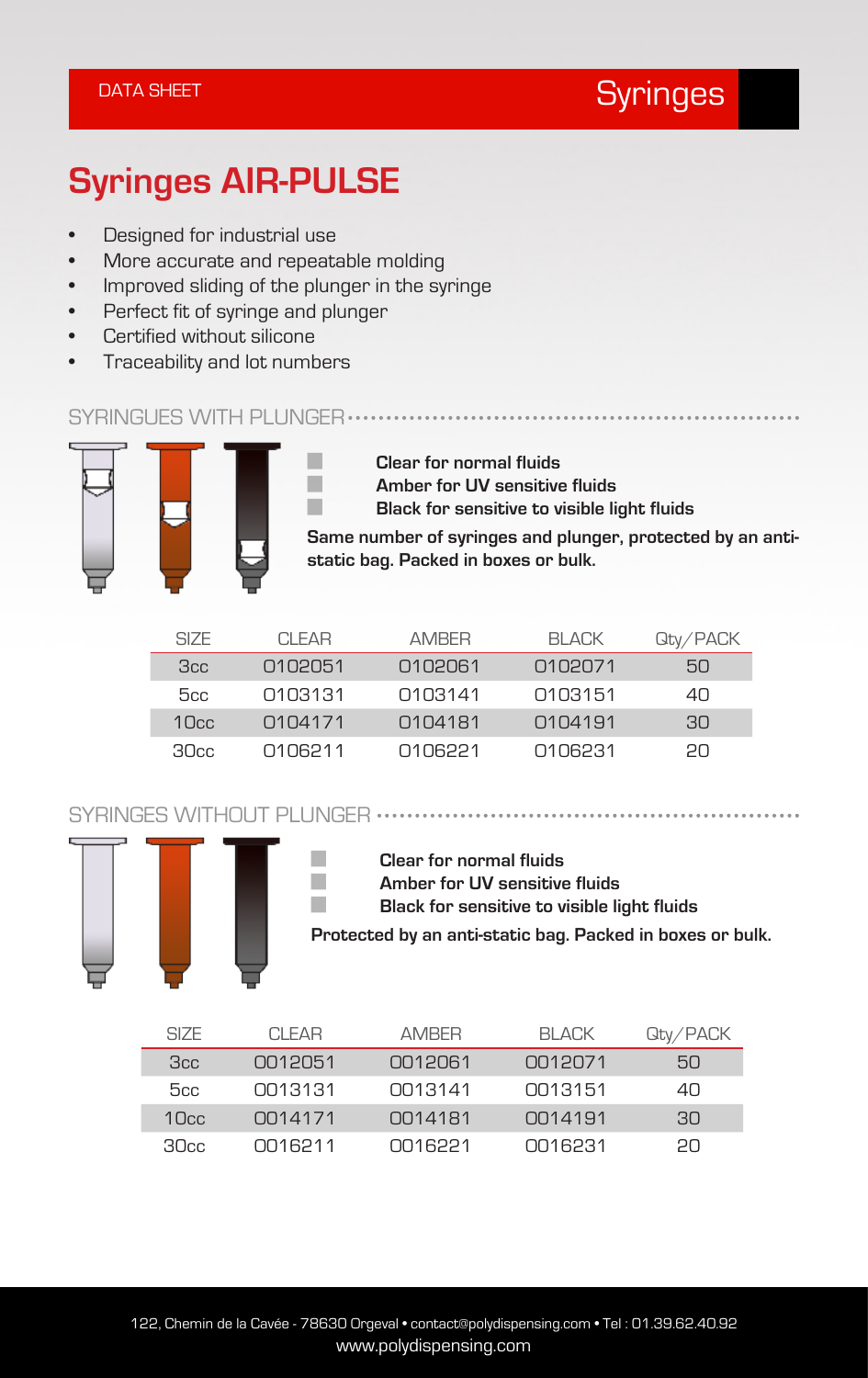## **Syringes PRECIFLUID**

#### SYRINGUES BARRELDROP WITH PLUNGER ...



**Clear for normal fluids Amber for UV sensitive fluids Black for sensitive to visible light fluids**

| SIZE. | CI FAR         | <b>AMRFR</b> | BI ACK  | Qty/PACK |
|-------|----------------|--------------|---------|----------|
| 3cc   | BD03CNR        | BD03UVN      | BD03UON | 50       |
| 5cc   | <b>BDO5CNR</b> | BDO5LIVN     | BDO5UON | 40       |
| 10cc  | BD10CNR        | BD10UVN      | BD10U0N | 30.      |
| 30cc  | <b>BD30CNR</b> | BD30LIVN     | BD30U0N | 2N       |
| 55C   | BD55CNR        | BD55UVN      | BD55UON | 15       |

The rounded design of BarrelDrop improves fluid flow and minimizes turbulence and shear stress during filling and dispensing. Packed in boxes or bulk.

PISTONS .......................

Metal scraps PistonDrop pistons are molded accurately for uniform movements and a secure connection.